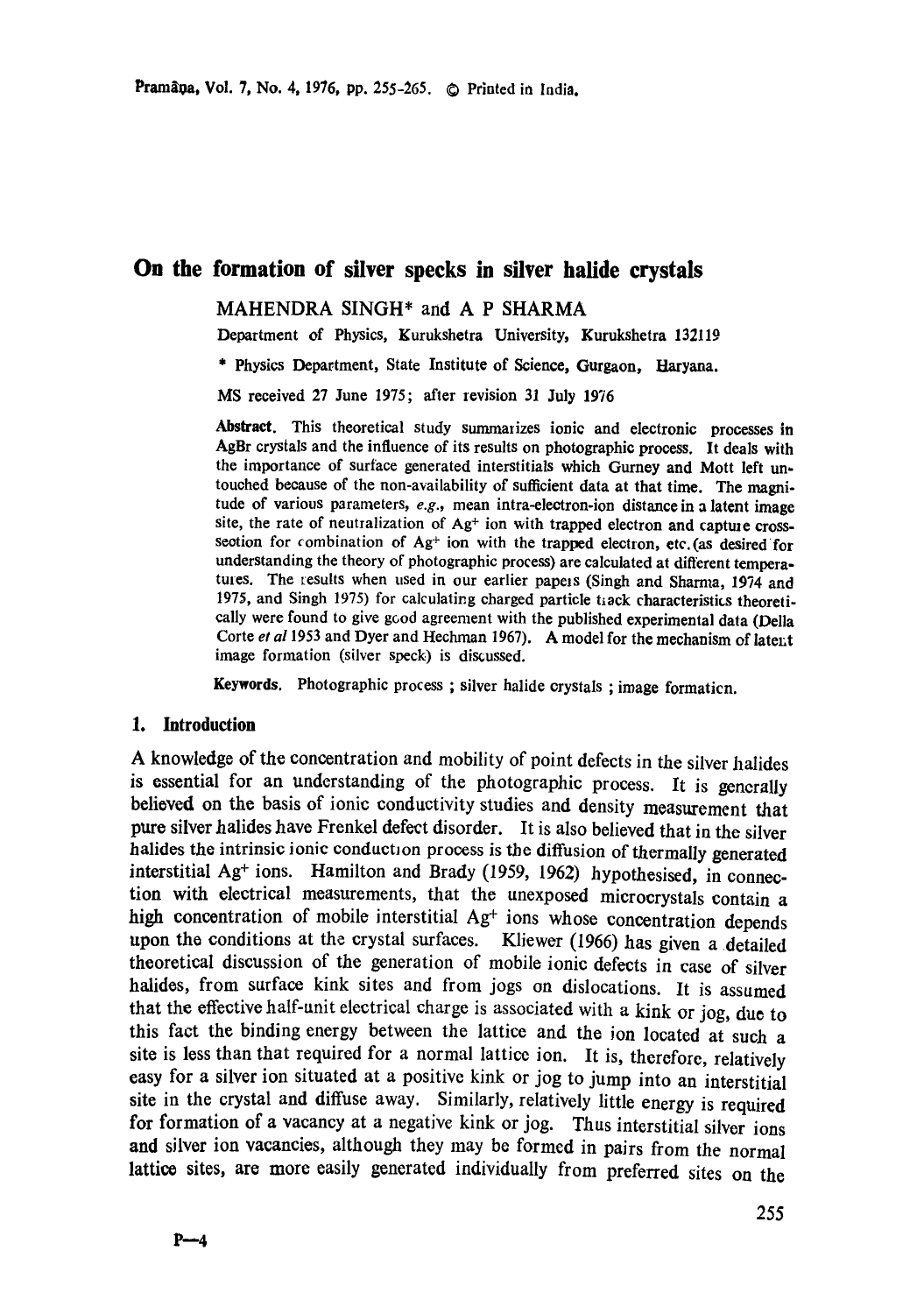surface of a crystal or on imperfections in its volume (Hamilton and Brady 1959 and Hamilton 1966-69). Poeppel and Blakely (1969) developed the theory of the effect of surface sites upon interstitial silver ions in AgBr crystal and indicated the nature of these surface sites in small crystals for interstitial formation. Actually their model is based on the existence of a finite number of ionic surface sites which have a binding energy different from that of sites in the interior of the crystal. Recent experimental work of Baetzold and Hamilton (1972, 1973) and Baetzold (1974) on ionic conductivity of thin films of silver halides shows the type and concentration of the point defects near the surface. Baetzold (1974) made a comparison between the two silver halides *(i.e.,* AgBr and AgCI) and established that **the** AgBr has almost two orders of magnitude more interstitital silver ions in the balk of the crystal than the AgCI at similar conditions. It has been shown that **the** ionic space charge layer consists of excess of intcrstitials in AgBr and AgCI (111) and also that films of former has one order of magnitude more interstitial silver ions than is present in the latter (Baetzold 1974, Blakely and Danyluk 1974).

These facts clearly establish the point that interstitial Ag<sup>+</sup> ions can occur within a micro-ciystal of silver halide as a consequence of surface generation and that **the** formation energy for an interstitial is much less than that required for one half of a Frenkel pair.

This paper deals with the importance of surface generated interstitials a topic which Gurney and Mott (1938) did not consider because of the non-availability of sttfficient data at that time. We have tried to make a theoretical study of the role of interstitials in electron trapping process and their ionic motion in neutralization process to form a silver speck or a group of silver atoms in order to understand the structure of particle tracks in emulsions.

## **2. Concentration and mobility of interstitial Ag<sup>+</sup> ions**

**The** interstitial ions and vacancies within the bulk of the crystal of silver bromide are formed in equal concentration. However, at the surface of such a crystal there is a possibility of an excess of either of the defects since the interstitial Ag<sup>+</sup> ions and vacancies are not required to form simultaneously. The energy of surface formation of an interstitial silver ion is not expected to be the same as that of a vacancy, so that one type of these defects is formed at the surface in greater number than the other (Poeppel and Blakely 1969). When a point defect is formed at the surface, a charge compensating surface site is created. For example, an interstitial  $Ag<sup>+</sup>$  ion may be generated from a positive kink site. The effective charge of this site prior to the process is taken  $+\frac{1}{2}$  *(i.e., a charge e/2 for every* surface ion) and the effective charge after interstitial formation would then be  $-\frac{1}{2}$ .

The expressions for the concentration of interstitials  $(n_i)$  and vacancies  $(n_n)$ in case of surface charge layer, derived by assuming the potential  $(\phi)$  which varies with distance, x from the surface towards the interior of the crystal according to Boltzmann distribution law (Tan and Hoyan 1972) are as follows:

$$
n_{\mathbf{i}}(x) = n_{\mathbf{F}} \exp\left[-e\phi\left(x\right)/kT\right] \tag{1}
$$

$$
n_{\mathbf{v}}(x) = n_{\mathbf{F}} \exp\left[ + e\phi\left( x \right) / kT \right] \tag{2}
$$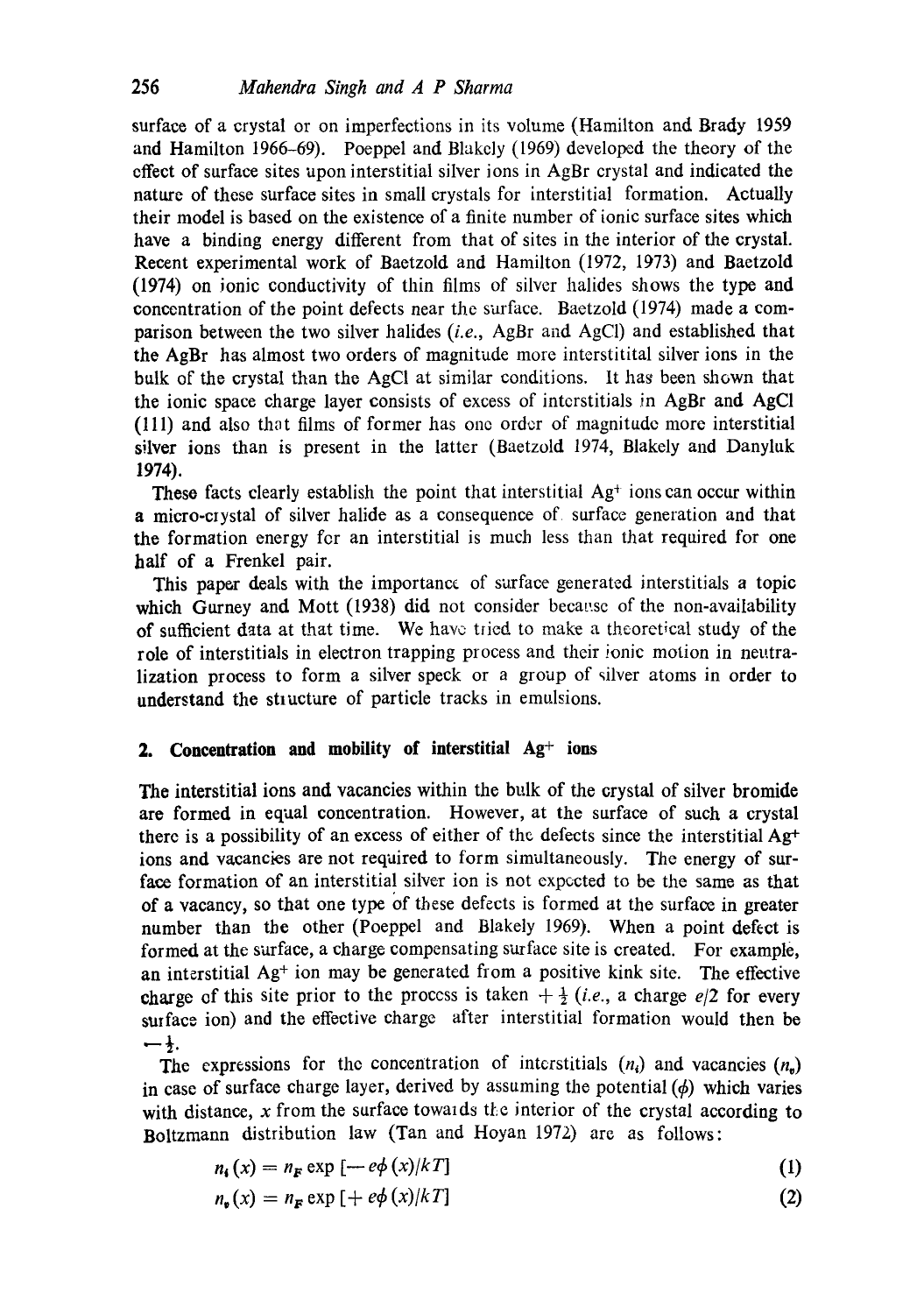where e is the electronic charge. The potential,  $\phi$  in the bulk is taken as zero.  $n<sub>F</sub>$ , the intrinsic carrier concentration (Frenkel defects) in the bulk is expressed as:

$$
n_F = \sqrt{2} N \exp\left(-G_F/2kT\right) \tag{3}
$$

where  $G_F$  is the free energy of formation for a Frenkel defect pair in the bulk and  $N$  is the number of AgBr ion-pairs per cm<sup>3</sup>.

The concentration of interstitials and vacancies at the surface  $(x = 0)$  as given by their free energies of formation is expressed as follows (Poeppel and Blakely 1969 and Tan and Hoyen 1972):

$$
n_{\mathbf{i}}\left(0\right) = 2N\exp\left(-G_{\mathbf{i}}/kT\right) \tag{4 a}
$$

$$
N_v(0) = N \exp\left(-\dot{G}_v/kT\right) \tag{4b}
$$

where the factor 2 in eq.  $(4a)$  comes from the fact that there are two interstitial sites for each lattice ion site (Kliewer 1966).  $G_i$  is the free energy of formation of an interstitial at the surface and  $G<sub>v</sub>$  is the free energy of formation of a vacancy at the surface.

The average concentration of interstitial Ag<sup>+</sup> ions  $(N<sub>t</sub>)$  can be found by adding eqs (3) and  $(5 a)$  and dividing it by 2. Thus,

$$
N_{i} = \frac{N}{\sqrt{2}} \left[ \sqrt{2} \exp \left( -G_{i}/kT \right) + \exp \left( -G_{F}/2kT \right) \right]. \tag{5}
$$

Because, according to the space charge theories, the interstitial concentration decreases on going from surface to bulk. Such behaviour can be observed in case of AgBr crystals in figure 1 of Baetzold and Hamilton (1972).  $n_i$  is maximum concentration at the surface and  $n_F$  is the minimum concentration in the bulk for crystals thickness (0.135  $\mu$ m). This value of Debye thickness has been calculated by Traatweiler (1968). As we have considered G-5 emulsion grains having diameter  $\sim 0.27 \mu$ m, the present calculation of average concentration of interstitials  $N_i$  is valid. If, however, crystal thickness is less than the Debye thickness, the average concentration  $N_i$  will differ, as the minimum concentration is not equal to  $n_F$  (Frenkel defects).

According to Trautweiler (1968),  $G_i \sim 0.32$  eV and  $G_i \sim 0.60$  eV. The number of AgBr ion-pairs(N) per cm<sup>3</sup> can be calculated from its crystal structure. AgBr is a cubic crystal of NaCl type and has a cell size equal to  $5.775\text{\AA}$  (Tani T, Priv. comm.) One cell contains four AgBr ion-pairs. Thus we find the value of  $N =$  $2.1 \times 10^{22}$  cm<sup>-3</sup>. The number of interstitial Ag<sup>+</sup> ions (Frenkel defects),  $n_{\rm F}$  is equal to 8  $\times$  10<sup>14</sup> cm<sup>-3</sup>, which follows from Muller's figure 9 for room temperature (Muller 1965). According to Trautweiler  $(1968)$  this number of bulk defects, is equal to  $5 \times 10^{14}$  cm<sup>-3</sup> in the pure crystal of silver bromide. Calculations from eq. (3) give the values of  $N_F = 5.5 \times 10^{14} \text{ cm}^{-3}$  at 300° K which is consistent with the room temperature values of  $n_F$  reported by Muller (1965) and Trautweiler (1968). Baetzold and Hamilton (1972) computed the values of the concentration of interstitial  $Ag<sup>+</sup>$  ions for AgBr thin films by using Muller's values for the mobility and their measured values for conductivity. These values are shown in table 1. Our values computed with the help of eq. (5) are also shown in this table.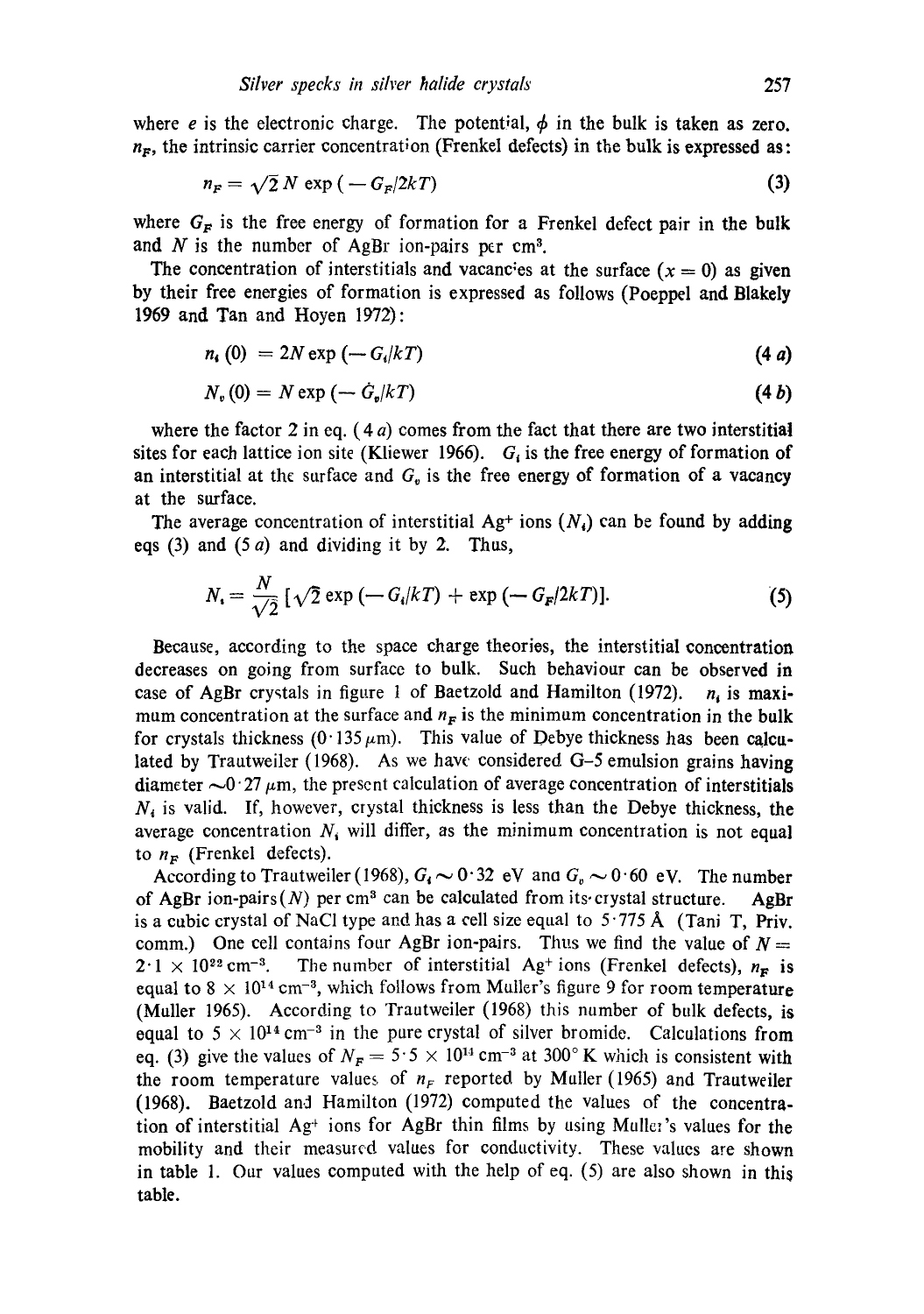| Temperature $(^{\circ}K)$ | $n_1$ (cm <sup>-3</sup> ) (Baetzold<br>and Hamilton 1972) |                       | $N_i$ (cm <sup>-3</sup> ) this paper $n_F$ (cm <sup>-3</sup> ) Frenkel defects<br>(Muller 1965) |
|---------------------------|-----------------------------------------------------------|-----------------------|-------------------------------------------------------------------------------------------------|
| 300                       | $\ddot{\phantom{0}}$                                      | $0.9 \times 10^{17}$  | $7.9 \times 10^{14}$                                                                            |
| 333                       | 5.4 $\times$ 10 <sup>17</sup>                             | $3.0 \times 10^{17}$  | $5.9 \times 10^{16}$                                                                            |
| 400                       | $2.1 \times 10^{18}$                                      | $1.95 \times 10^{18}$ | $1.3 \times 10^{17}$                                                                            |

Table 1. Concentration of interstitial Ag<sup>+</sup> ions in AgBr grains.

To summarize, the final results show that the mole fraction  $(n_F/N)$  of intrinsic Frenkel disorder in AgBr at room temperature is about  $3 \times 10^{-8}$  corresponding to a Frenkel density of around  $10^{14}$  to  $10^{15}$ . On the basis of eq. (4 a) the surface density  $(n_i)$  of interstitials for AgBr crystal at room temperature comes out much larger-about  $0.9 \times 10^{17}$  cm<sup>-3</sup>. The mole fraction  $(n_i/N)$  of surface density of interstitials is  $\sim 10^{-5}$ .

Expressions for the mobility of interstitial silver ion,  $(\mu_i)$  and for vacancy  $(\mu_i)$ that follows from Muller's figure 9 for AgBr crystals are given by (Muller 1965):

$$
\mu_i = \frac{1}{T} \exp\left(3.88 - \frac{0.15 \text{ eV}}{kT}\right) \left(\frac{\text{cm}^2}{\text{Volt Sec}}\right) \tag{6 a}
$$

and

$$
\mu_{\mathbf{v}} = \frac{1}{T} \exp\left(6.43 - \frac{0.34 \text{ eV}}{kT}\right) \left(\frac{\text{cm}^2}{\text{Volt Sec}}\right). \tag{6 b}
$$

In fact surface interstitial silver ion mobility is different from the bulk mobility because there are traps for the  $\mathbf{A}g^+$  such as kinks, jogs, etc., on the surface that are not present in the bulk perfect crystal. The magnitude of surface mobility of  $Ag<sup>+</sup>$  ion has so far not been determined experimentally. If it is assumed that the difference between these two mobilities is negligible, then one can consider that the interstitial silver ion mobility at the surface is the same as in the bulk of the crystal (Baetzold and Hamilton 1972, and Baetzold 1974).

### **3. Time for ionic step in photographic process**

In the scheme given below we will consider quantitatively the importance of the interstitials as well as their motion in the photographie process. Hamilton and Brady (1959, 1962) developed the techniques of the flash exposures in pulsed electric fields and studied the properties of the mobile silver ions and the photoelectric carriers in emulsion grains. They suggested that the principal ionic carriers are the mobile silver ions which are involved in the initial trapping of the photo electrons, and also in the ionic step during the growth of latent image centres in the grains.

## *(a) Mean intra-electron-ion distance in a latent image site*

The mean distance  $\bar{x}$ , from the electron which is assumed to be trapped at random site on the surface to the nearest of the silver ions can be found by an approach similar to that of Hamilton and Brady (1962).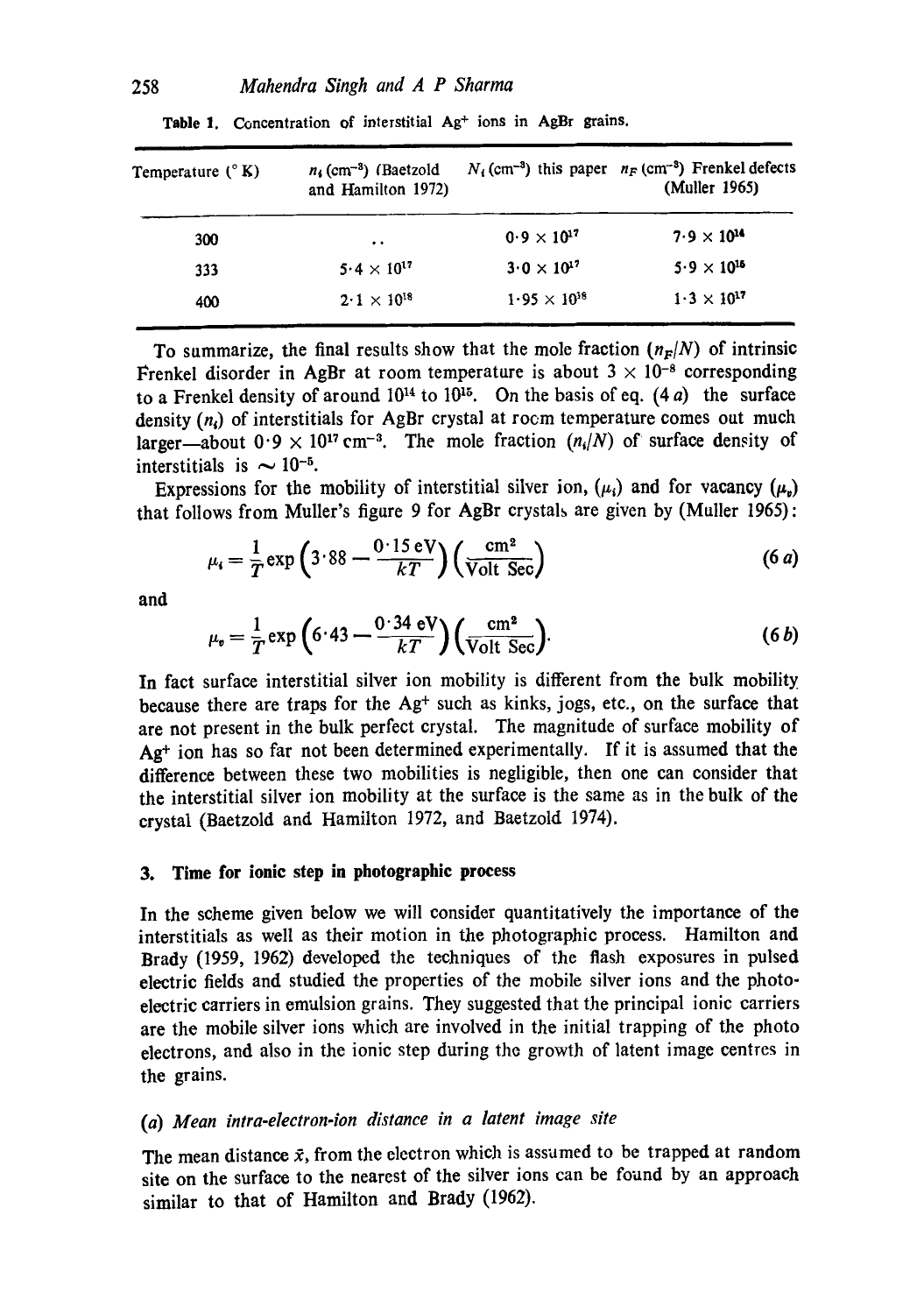Let  $N_i$ , be the concentration of silver ions per unit volume which is given by eq. (5), then the probability  $(P)$  that at least one of these silver ions lies within a hemispherical shell of volume  $(V_s/2)$  with radius r about the electron as a centre is given by (Singh, 1975):

$$
p = 1 - \exp\left[-\frac{2\pi N_i r^3}{3}\right].\tag{7}
$$

The probability that the distance of the nearest ion from the trapped electron lies between r and  $r + dr$  is the first derivative of this expression, with respect to  $r$ , which can be written as:

$$
\frac{dP}{dr} = 2\pi N_i r^2 \exp\left[-\frac{2\pi N_i r^3}{3}\right].
$$
\n(8)

The value of the mean-intra-electron-ion distance  $\bar{x}$ , can be found by taking the integral of *rdP* between zero and infinity.

$$
\bar{x} = \int_{0}^{\infty} 2\pi N_i r^3 \exp\left[-\frac{2\pi N_i r^3}{3}\right] dr \ . \tag{9}
$$

Putting  $x = r^{3/2}$ ,  $q^2 = 3/4\pi N_i$  and  $n = 1/3$ , the equation reduces to

$$
\bar{x} = q^{-2} \int_{0}^{1} x^{2^{n+1}} \exp\left[-\frac{x^2}{2q^2}\right] dx \,. \tag{10}
$$

This is a standard form for the moment of a Gaussian distribution of a Gamma function and therefore its value is given by

$$
\bar{x} = 2^n q^{2^n} \Gamma^+(n+1) = 2^n q^{2^n} n \Gamma(n) \text{ for } n > -1.
$$
 (11)

Substituting the values of  $n$  and  $q$  we have:

@0

$$
\bar{x} = \Gamma\left(\frac{4}{3}\right) \left[\frac{3}{2\pi N_1}\right]^{1/3} \,. \tag{12}
$$

Substituting the value of  $N_i$  from eq. (5) we have:

$$
\ddot{x} = \Gamma\left(\frac{4}{3}\right) \left(\frac{3}{2\sqrt{2\pi N}}\right)^{1/3} \left[\frac{2}{\sqrt{2\exp\left(-G/kT\right)} + \exp\left(-G_F/2kT\right)}\right]^{1/3}.
$$
\n(13)

#### *(b) Mean time for ionic neutralization process*

It is clear from eq.  $(13)$  that the motion (mobility) of  $\mathbf{A}g^+$  ions does not contribute to the electron trapping process but rather the neutralization process is governed

† The value of  $\Gamma$  (n + 1) can be estimated by taking the more common notation

$$
\Gamma(n+1)=n\Gamma(n)
$$

and

$$
\Gamma\left(n+\frac{1}{3}\right)=\frac{1\cdot4\cdot7\cdot10\cdot\cdots(3n-2)}{3^n}\Gamma\left(\frac{1}{3}\right)
$$

with

 $\Gamma(\frac{1}{3}) \approx 2.67893$ .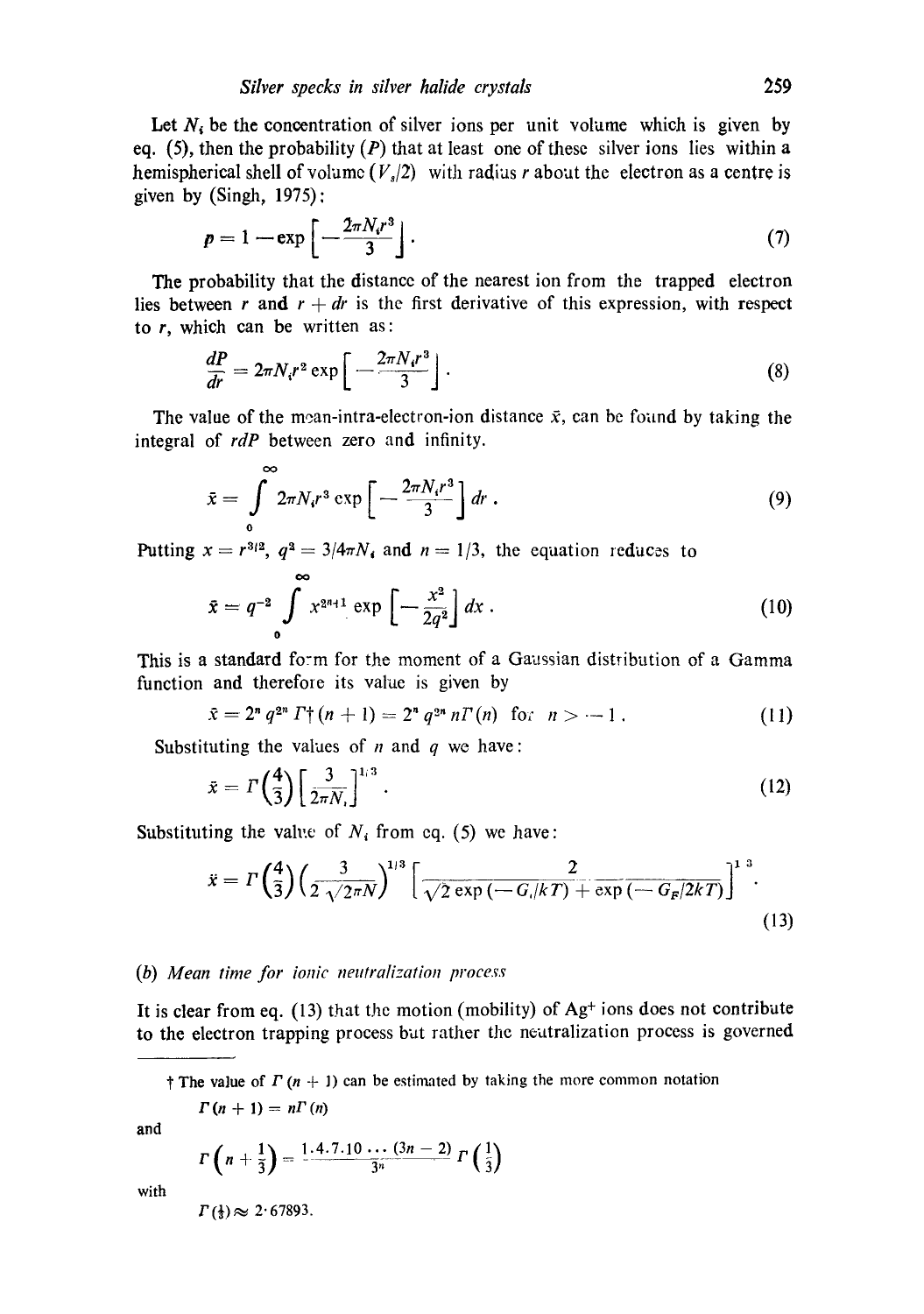by the motion of interstitial  $Ag<sup>+</sup>$  ion near the trapped site of the electron where the latent image is formed. The mean time for the ionic step in latent image formation can be calculated by the following procedure.

Let  $\tau_n$  be the time required by an interstitial Ag<sup>+</sup> ion to move the mean distance,  $\bar{x}$ , with a velocity  $v_i$  under the attractive influence of a net charge of  $-e/2$ at the site where the electron is trapped. We also consider that *dr* is the small segment of length  $\bar{x}$  covered by the silver ion moving with velocity  $v_i$  in small interval of time *dr.* Thus

$$
dr = vidt. \t\t(14)
$$

This equation in terms of the microscopic ion mobility  $(\mu_i)$  and Coulumbic force can be expressed as:

$$
dr = \mu_i F dt \tag{15}
$$

The strength of the Coulumb's attractive force is given by

$$
F = \frac{e}{2\mathcal{E}r^2} \tag{16}
$$

Here  $\mathcal E$  is the static dielectric constant of the AgBr crystal. Substituting the value of  $F$  from this eq. (16) in eq. (15) we have:

$$
dr = \frac{\mu_i e}{2\mathcal{E}r^2} dt \tag{17}
$$

Integrating the above expression within limits of the interval zero to  $\bar{x}$ 

$$
\int\limits_{0}^{\tilde{x}} r^2 dr = \int\limits_{0}^{\tau_n} \frac{\mu_i e}{2\mathcal{E}} dt
$$

or

$$
\tau_n = \frac{2\bar{x}^{-3}}{3\mu_\ell e} \,. \tag{18}
$$

Substituting the value of  $\bar{x}$  from eq. (12) we have:

$$
\tau_n = \frac{\left[\Gamma\left(4/3\right)\right]^3}{\Gamma\mu_i \ eN_i} \,. \tag{19}
$$

Substituting the values of  $\mu_i$  and  $N_i$  from eqs (6 a) and (5) in eq. (19) respectively, we have :

$$
\tau_n = \frac{A_0 T \exp\left(-\left(3.88 - \frac{0.15 \text{ eV}}{kT}\right)\right)}{\sqrt{2 \exp\left(-G_i/kT\right) + \exp\left(-G_F/2kT\right)}}\tag{20}
$$

where

$$
A_0 = \sqrt{2} \mathscr{E} \left[ \left. \Gamma \left( \frac{4}{3} \right) \right]^3 \middle/ \pi N e.
$$

## 4. Capture cross-section of Ag<sup>+</sup> ion

The ionic neutralization time  $\tau_n$  in terms of the physical properties of the grain has the significance (Hamilton and Brady 1962).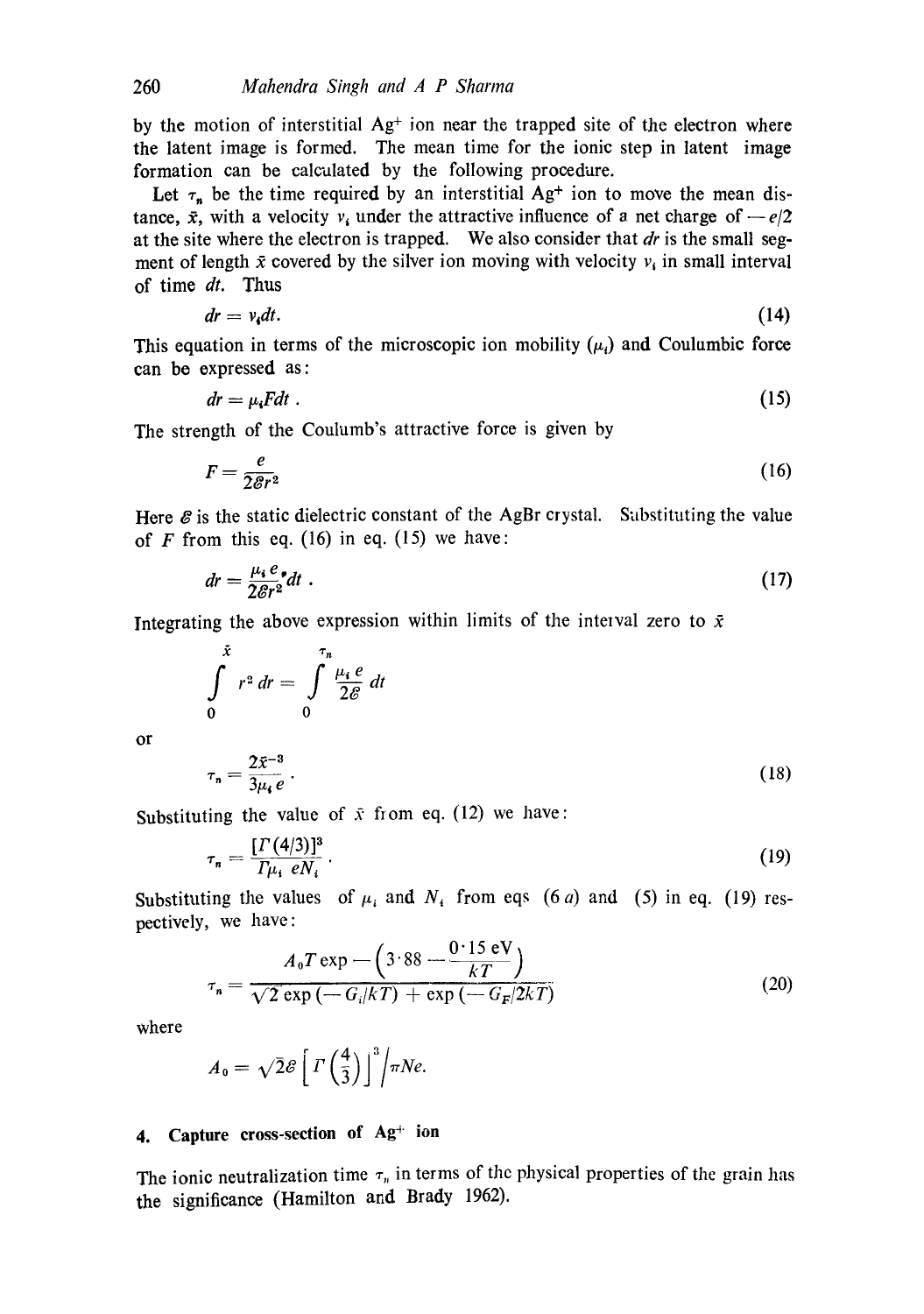$$
\tau_n = 1/N_i v_i \sigma_i \tag{21}
$$

in which  $\sigma_i$  is the capture cross-section of a Ag<sup>+</sup> ion at the electron trap,  $v_i$  is the thermal velocity of the Ag<sup>+</sup> ion, and  $N_i$  is concentration of interstitials per unit volume of AgBr grain. The magnitude of  $v_i$  is defined as:

$$
v_i = \mu_i k \cdot T / a e \tag{22}
$$

where a is the jump distance for interstitial  $Ag<sup>+</sup>$  ion and other symbols, have their usual significance.

The compa:ison of eqs (19) and (21) can be used for estimating the capture cross-section of an  $Ag<sup>+</sup>$  ion by a trapped electron. For this comparison, these two different expressions for  $\tau_n$ , must have the same value. Under this condition, the magnitude of  $\sigma_i$  can be found from the following expression:

$$
\sigma_i = \frac{\pi a e^2}{\mathcal{E}kT \left[\Gamma(4/3)\right]^3} = \frac{A_1}{kT}
$$
\n
$$
A_1 = \frac{\pi a e^2}{\mathcal{E}\left[\Gamma(4/3)\right]^3}.
$$
\n(23)

#### **5. Calculations**

The mean distance  $(\bar{x})$  of the latent image site, the mean ionic neutralization time  $(\tau_n)$  and the capture cross-section  $(\sigma_i)$  are calculated from eqs (20) and (23) respectively. The values of the constants used in these relations are taken as follows:

- (i) The dielect ic constant,  $\mathcal{E} = 13 \cdot 1$  (Gurney and Mott 1938).
- (ii) The electronic charge,  $e^2 = 1.44 \times 10^{13}$  MeV cm (Barkas 1963).
- (iii) Boltzmann's constant,  $k=0.8617 \times 10^{-4}$  eV/°K, and
- (iv) Number of AgBr ion-pairs,  $N = 2.1 \times 10^{22}$  cm<sup>-3</sup>.

#### **6. Mechanism of silver speck formation**

The absorption of energy by a silver bromide (AgBr) grain from the ionizing particle or photon produces electron-hole pairs. A hole is trapped at a hole trap (some physical or chemical surface imperfections) and forms there a recombination centre so quickly that the passage of a charged particle in an emulsion can be considered equivalent to the formation of an electron and recombination centre pair with negligible delay. A trapped hole that does not form a recombination centre becomes a Br atom which is subsequently absorbed into the gelatin thereby eliminating it as a recombination centre. A free electron may recombine with hole at the recombination centre and thus restore the initial condition of the AgBr grain. Besides, an electron moves through the grain, and falling into traps where it may be held for a very small time (of the order of microseconds). During this time, a mobile interstitial silver ion moves up under the influence of the Coulomb field of the trapped electron and forms a silver atom. Consequently an additional electron which may be trapped at such a centre does not escape. In due time, the site acquires a second mobile interstitial silver ion to form a pair of silver atoms. The centre can trap a third electron, a third mobile interstitial ion, and so on, so that the speck grows indefinitely; the process for latent image or silver **speck**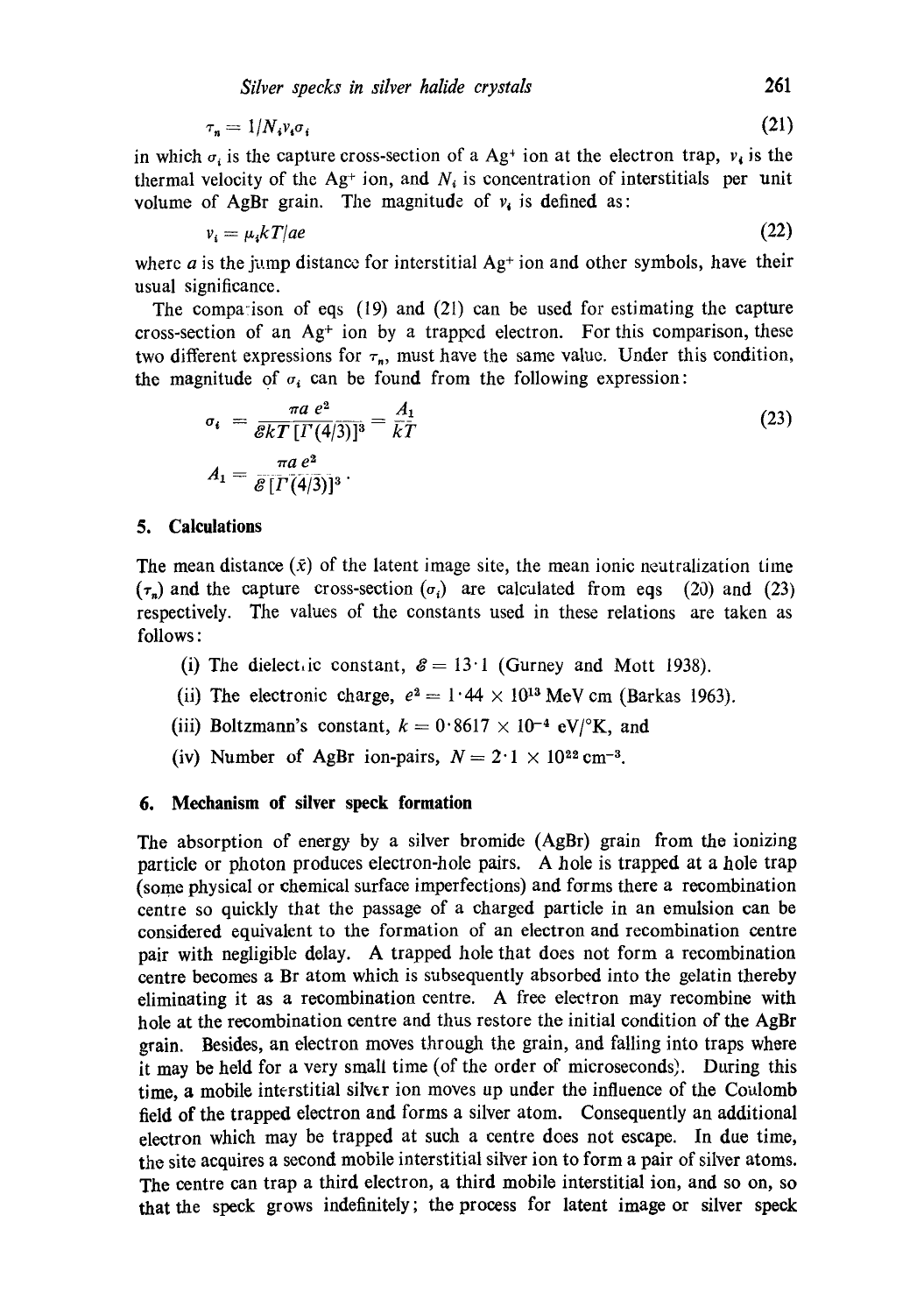formation is shown in figures 1 and 2. The values for the mean distance of **the**  latent image site ( $\sim 0.0248 \mu$ m) and the ionic neutralization time ( $\sim 4.8 \times 10^{-7}$ see) using eqs (13) and (25) respectively are shown in figure 1 at room temperature  $(300^\circ K)$ . We also consider that these values remain constant during the process of the growth of the speck for a given temperature. We have not considered the mechanism for permanent disposal of holes by some impurities **in**  the present model. It is assumed that the trapped electrons in the shallow traps may escape in a very short time and can recombination with holes at recombination centres till they are not joined by a mobile interstitial  $Ag<sup>+</sup>$  ions permanently. The model which we have assumed here for our considerations is somewhat similar to that considered by Bayer and Hamilton (1965).

## **7. Result and discussion**

Figures 3 and 4 show the plots of theoretically calculated values from eqs (24), (25) and (26) for a temperature interval  $233-325$ ° K. It may be remarked that according to curve  $(a)$  of figure 3 the estimated values of ionic neutralization time  $(\tau_n)$  decreases sharply up to a temperature of 273°K and beyond this region a slow decrease in these values is observed. Moreover the variation in the values of **the**  mean intra-electron-ion distance  $(\bar{x})$  in a latent image site is very small as compared to the variation in  $\tau_n$  within this range of temperature which is clear from curve (b) of figure 3. This shows that a small change in  $\bar{x}$  produces a large change in  $\tau_n$  at low temperatures. The values of  $\bar{x}$ , the mean intra-electron-ion distance from eq.  $(24)$  is of the order of  $10^{-6}$  cm. This result is significant because it shows that the ions travel over distances which are much smaller than the size of the average emulsion grain. In all ordinary emulsions, therefore, the grain size itself will not influence the position of the bend-over point in the reciprocity failure curve (Berg 1940 and Tani 1974). From figure 3 it is also seen that at low enough temperatures



Figure 1. Ionic process on latent image formation at room temperature (300° K).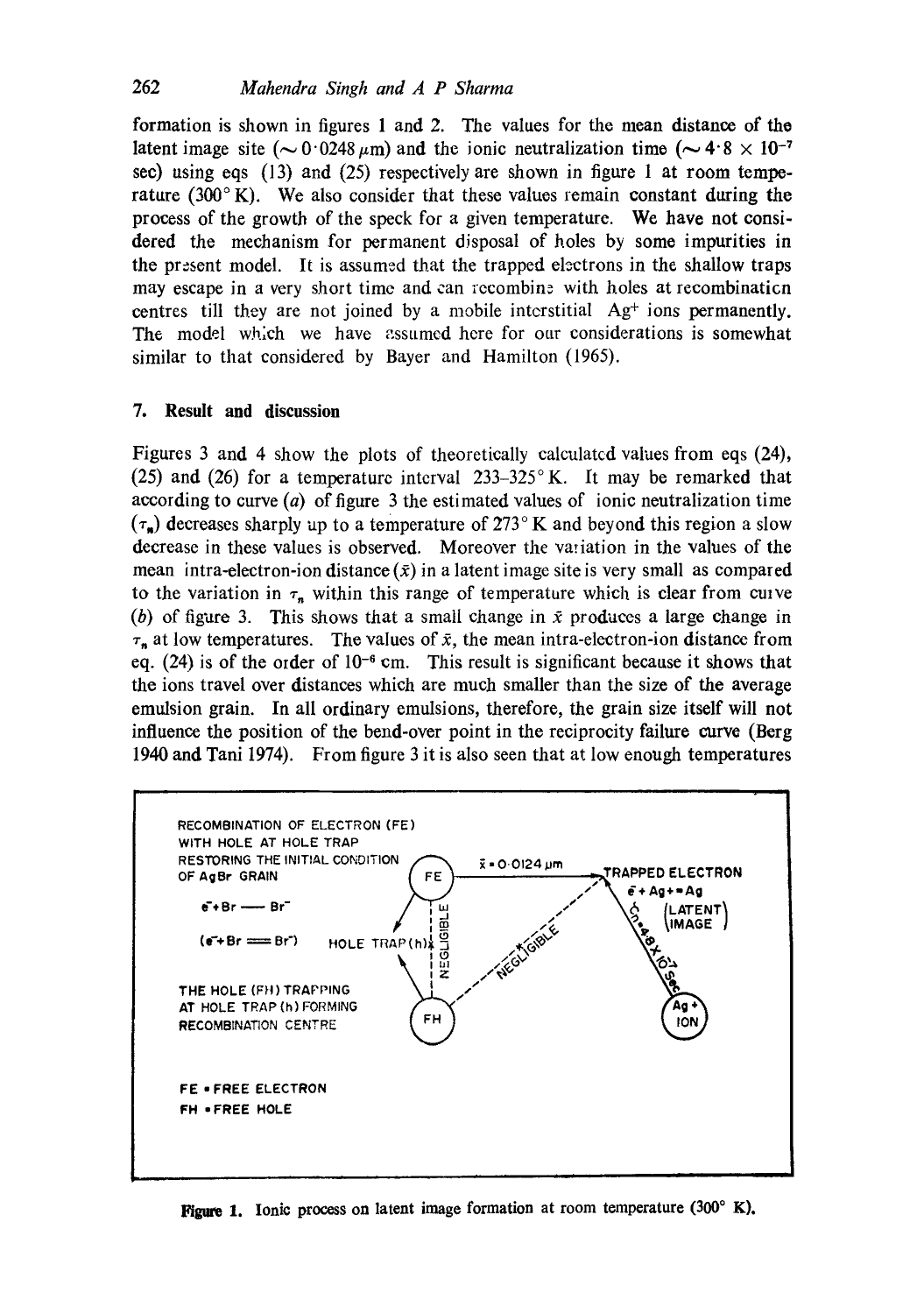

Figure 2. Schematic diagram of complete latent image model.

the time period for latent image formation in AgBr crystal is much longer compared to that at room temperature (300 $^{\circ}$ K). This suggests that in the region of low temperatures the ionic process occurring in the latent image formation is reduced very much as compared to the process at room temperature.

Figure 4 shows the variation of the magnitude of capture cross-section  $(\sigma_i)$ as a function of temperature. This variation is considerably smaller ( $\sim 1.4 \times 10^{-13}$ ) to  $1 \cdot 0 \times 10^{-13}$  cm<sup>2</sup>) in the temperature interval 233-325° K. Thus, we conclude that the temperature effects do not markedly effect the capture cross-section of combination of Ag<sup>+</sup> ion with electron. A limiting value of  $\sigma_i$  ( $\sim 1.2 \times 10^{-13}$  cm<sup>2</sup>) may be considered a suitable average value to describe the results. The use of this limiting value of  $\sigma_i$  in eq. (21) for obtaining the magnitude of  $\tau_n$  at any temperature does not change significantly the values of ionic neutralization time  $(\tau_n)$ . The value of  $\tau_n$  obtained by using either of the eqs (21) and (25) at room temperature (300°K) is of the order of  $4.8 \times 10^{-7}$  sec which is quite small. This value is consistent with the value suggested by Bayer and Hamilton (1965). The fact that the values of  $\tau_n$  are quite small (smaller than 10<sup>-6</sup> sec.), seems to be in accord with the experimental fact indicating that high intensity reciprocity failure (HIRF) is not observed in chemically unsensitized silver bromide emulsion grains before  $10^{-6}$  sec (ref. 26) after exposure. This also justifies the proposed model. Thus our model, based purely on theoretical considerations, suggests the magnitude of the various parameters,  $(\bar{x}, \tau_n$  and  $\sigma_i)$  at any temperature appears quite satisfactory.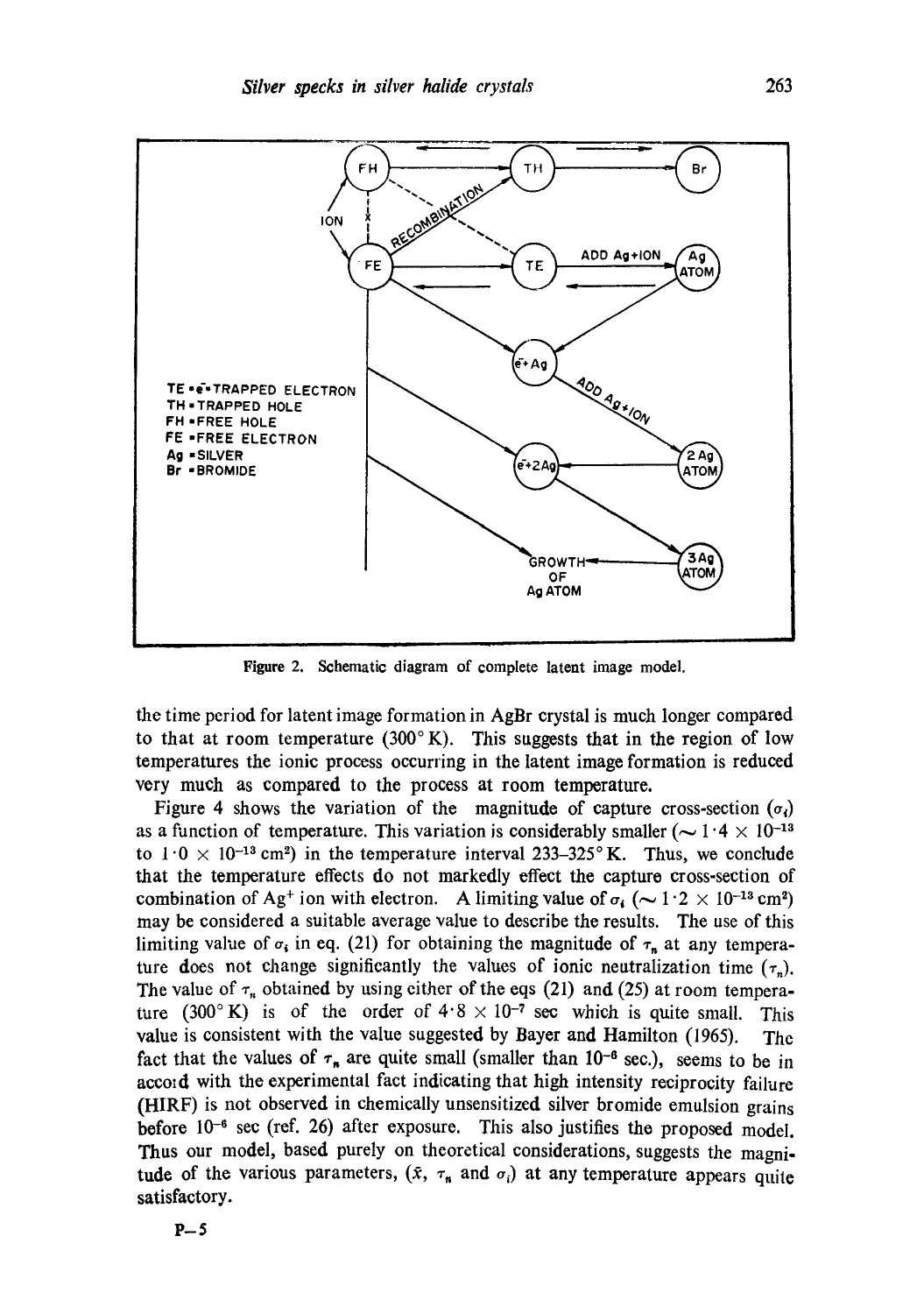